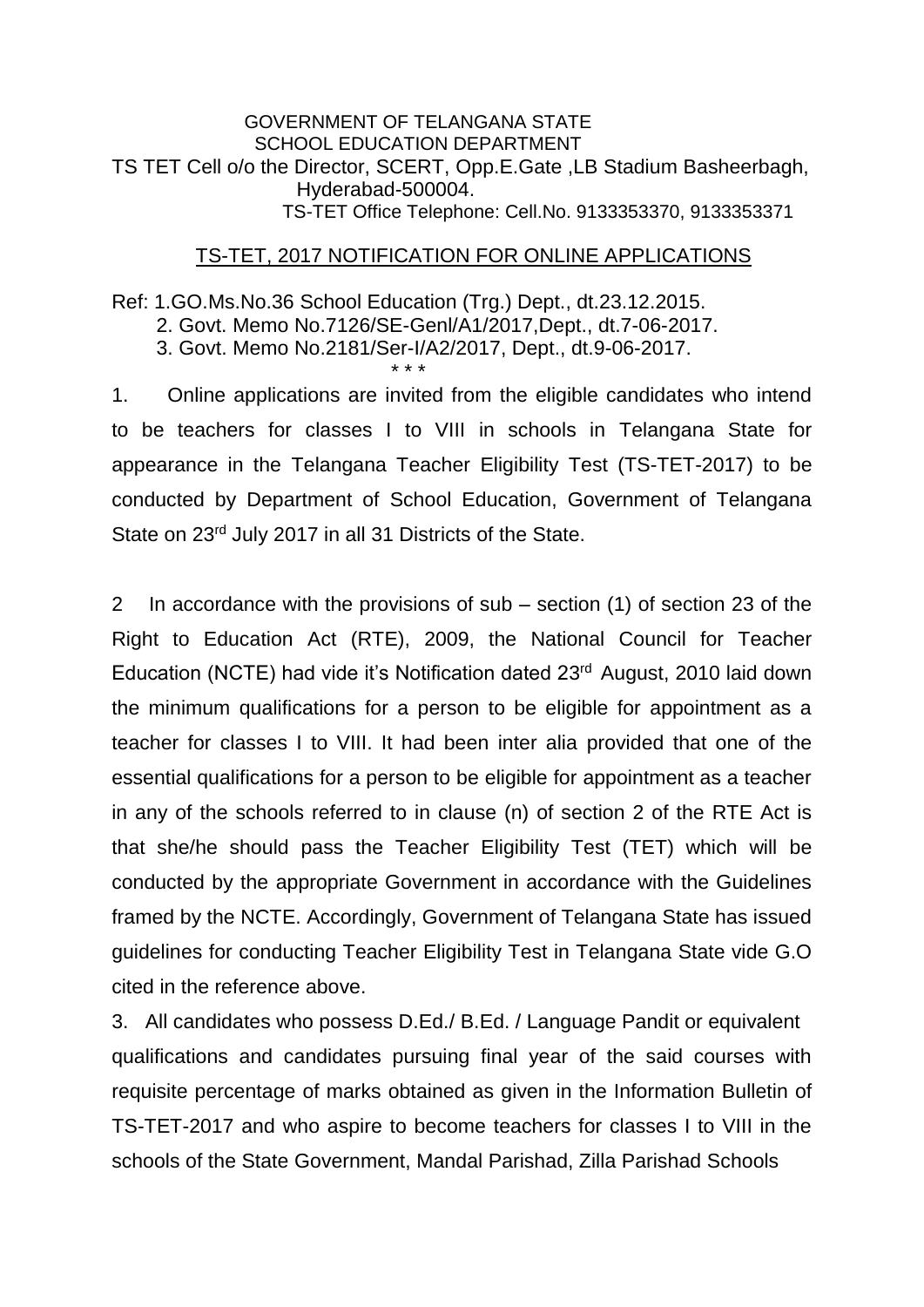Private Aided Schools and Private unaided schools in Telangana State can appear for TS-TET. The candidates who did not qualify in the 1<sup>st</sup>, 2<sup>nd</sup> and 3<sup>rd</sup> and  $4<sup>th</sup>$  APTETs and  $1<sup>st</sup>$  TS-TET 2016 can also apply for the TS-TET-2017. Further, the candidates who got qualified in the earlier TETs can also apply for TS-TET-2017 if they desire improvement over their previous TET score.

Note: "The Government may impose additional qualifications over and above these qualifications specific to a teachers post at the time of the Notification for Teachers Recruitment Test"

4. The TS-TET-2017 will be conducted in 2 papers viz. Paper-I & Paper-II. The candidates who intend to be teachers for classes I to V have to appear for Paper-I and the candidates intend to be teachers for classes VI to VIII have to appear for Paper-II. The candidates who intend to be teachers for all classes from I to VIII can appear for both papers, Paper-I and Paper-II.

#### 5. **Date and Timings of TS-TET**-**2017**

TS-TET-2017 will be conducted on 23rd July 2017 (Sunday) in all the 31 Districts of the State. The duration and timings of the test are given below:

Paper-I: 9.30 am to 12.00 noon (duration  $2\frac{1}{2}$  hours) Paper-II: 2.30 pm to 5.00 pm (duration  $2\frac{1}{2}$  hours)

#### 6. **Fee and submission of Application Online**:

The fee prescribed for appearing for TS-TET (including examination fee) is Rs. 200/- (Rupees Two hundred only) for only Paper-I or only Paper-II or both. Candidates can pay the fee through TSonline or Payment Gateway centres between 12.06.2017 to 22.06.2017 and submit online application at the TSTET website [http://tstet.cgg.gov.in](http://tstet.cgg.gov.in/) between 13.06.2017 to 23.06.2017

#### 7**. Procedure for submission of application online**:

 Detailed procedure for applying ONLINE is given in the Information Bulletin. Candidates can download the 'Information Bulletin' free of cost from the TS-TET website: [http://tstet.cgg.gov.in](http://tstet.cgg.gov.in/) from 12.06.2017 onwards. Candidates submit their applications online from13.06.2017 to 23.06.2017.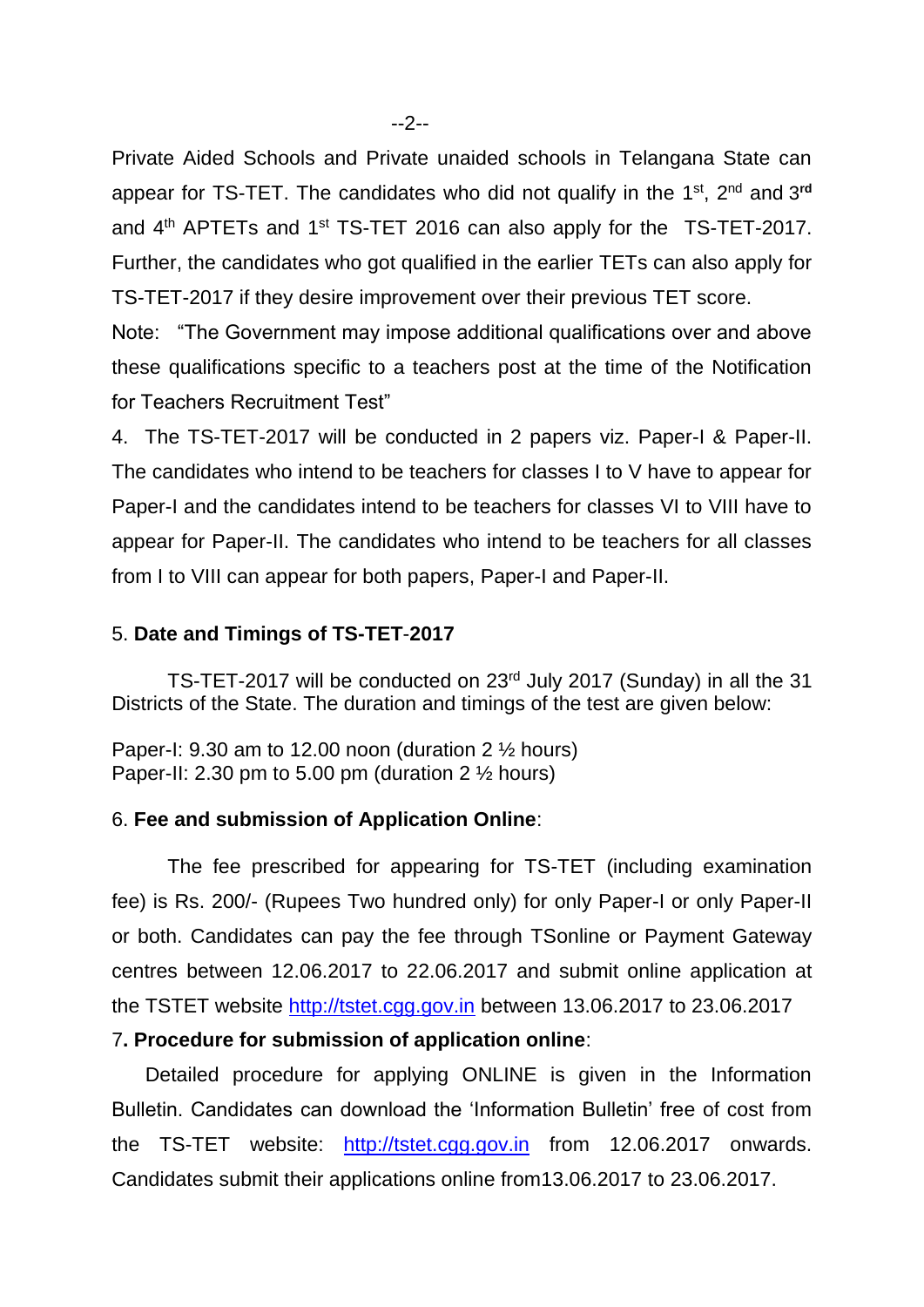### 8. **Examination Centers for TS-TET 2017**:

TS-TET shall be conducted in all the 31 Districts of the State. Candidate can choose any Examination Centre (District) of his choice. However, when the capacity of any particular Examination Centre (District) gets exhausted, that particular Examination Centre (District) will not be displayed in the list of examination centres given in the Online application form. In such case the candidate has to choose the Examination Centre (District) of his/her choice from the remaining list available.

#### 9. **Eligibility Criteria**:

 The candidates at the time of applying for TS-TET 2017 should be in possession of the minimum qualifications prescribed for a teacher for I to V classes (Paper-I) and VI to VIII classes (Paper-II) as given in Information Bulletin.

 The candidates who are pursuing final year of any of the Teacher Education Courses recognized by the NCTE or the RCI, as the case may be, and / or the Language Pandit Training Courses can also appear for the TSTET-2017.

 However, it is clarified that appearance or a pass in TS-TET by itself will not vest any right in a candidate to be considered for appointment to the post of Teacher in Government / Zilla Parishad / Mandal Parishad / and Private Aided Schools, unless he is in possession of the qualifications prescribed for appointment to such post in the relevant statutory recruitment rules framed by State Government from time to time as on the date prescribed there in for possession of such qualifications.

Details of qualifications prescribed for TS-TET are provided in the Information Bulletin.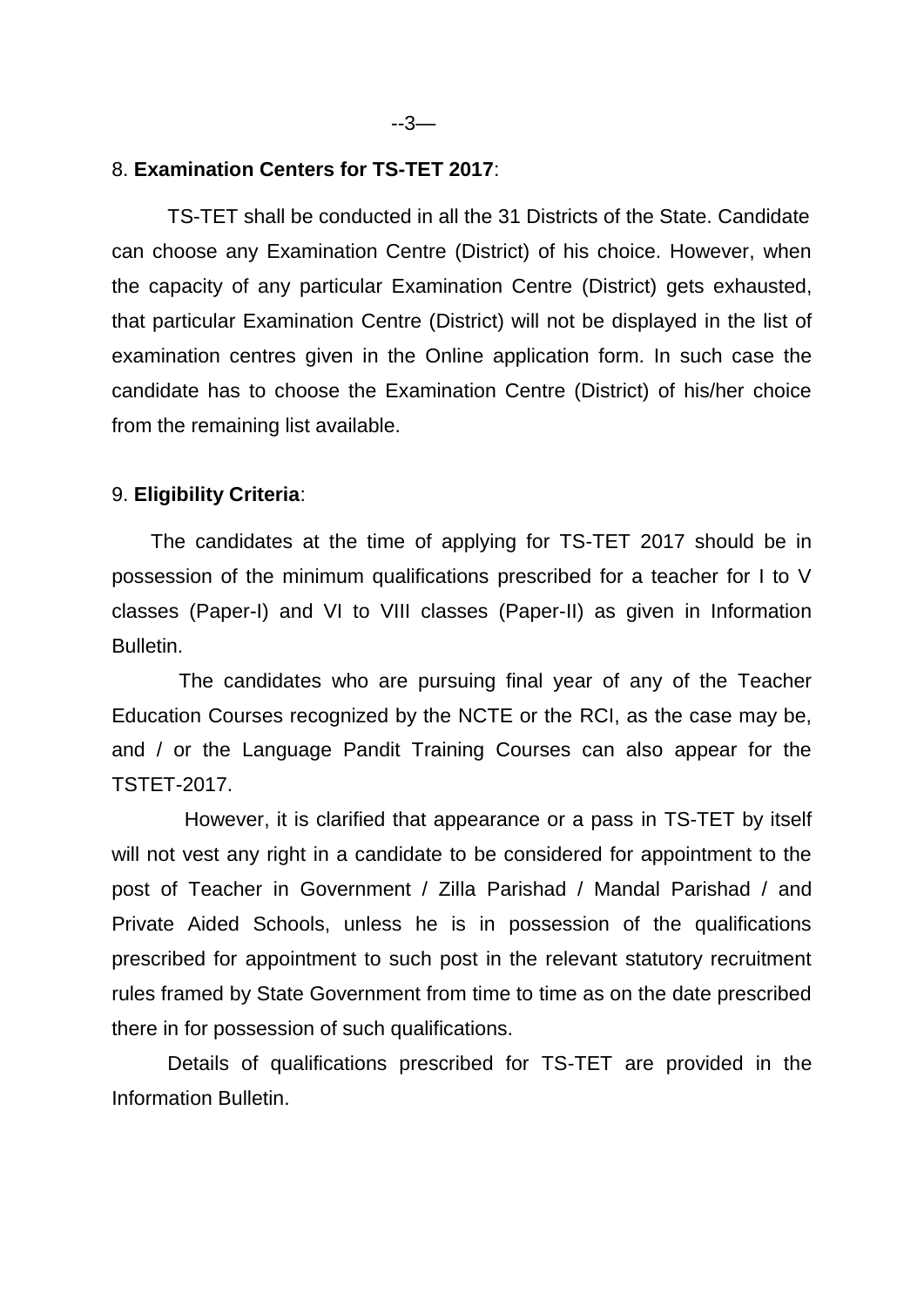## 10. **Structure, Content and Syllabus of TS-TET**

- a) The structure and content of each part of Paper-I and Paper-II of the TS-TET, and the breakup of the total 150 marks among various parts of the paper are given in the Information Bulletin.
- b) Syllabus for TS-TET can be downloaded from **http://tstet.cgg.gov.in**

## 11. **Pass Criteria in TET:**

:

The criteria for considering pass in TS-TET are as follows:

| Community                            | <b>Pass Marks</b> |
|--------------------------------------|-------------------|
| i) General                           | 60% and above     |
| ii) BC                               | 50% and above     |
| iii) SC/ST/ Differently abled (PH)** | 40% and above     |

\*\* Note: Physically disabled with at least 40% disability only will be considered in respect of Visually and Orthopedically Disabled. With regard to Hearing Impaired, minimum 75% disability will be considered under PH category.

# 12. **Validity period of TET Certificate / Marks Memo:**

TS-TET Certificate / Marks Memo shall be valid for a period of 7 years from the date of TET examination in accordance with NCTE Guidelines.

# 13. **Weightage for TS-TET Scores in selection in Teachers Recruitment Test of Telangana State**

20% weightage will be given to TS-TET scores in the ensuing Teacher Recruitment of the State Government i.e., 20% weightage is for TS-TET score and 80% weightage for written test in Teacher Recruitment Test (TRT).

# 14. **Storage of examination material:**

The examination related material will be preserved for six months from the date of examination and no application in this regard will be entertained beyond this period.